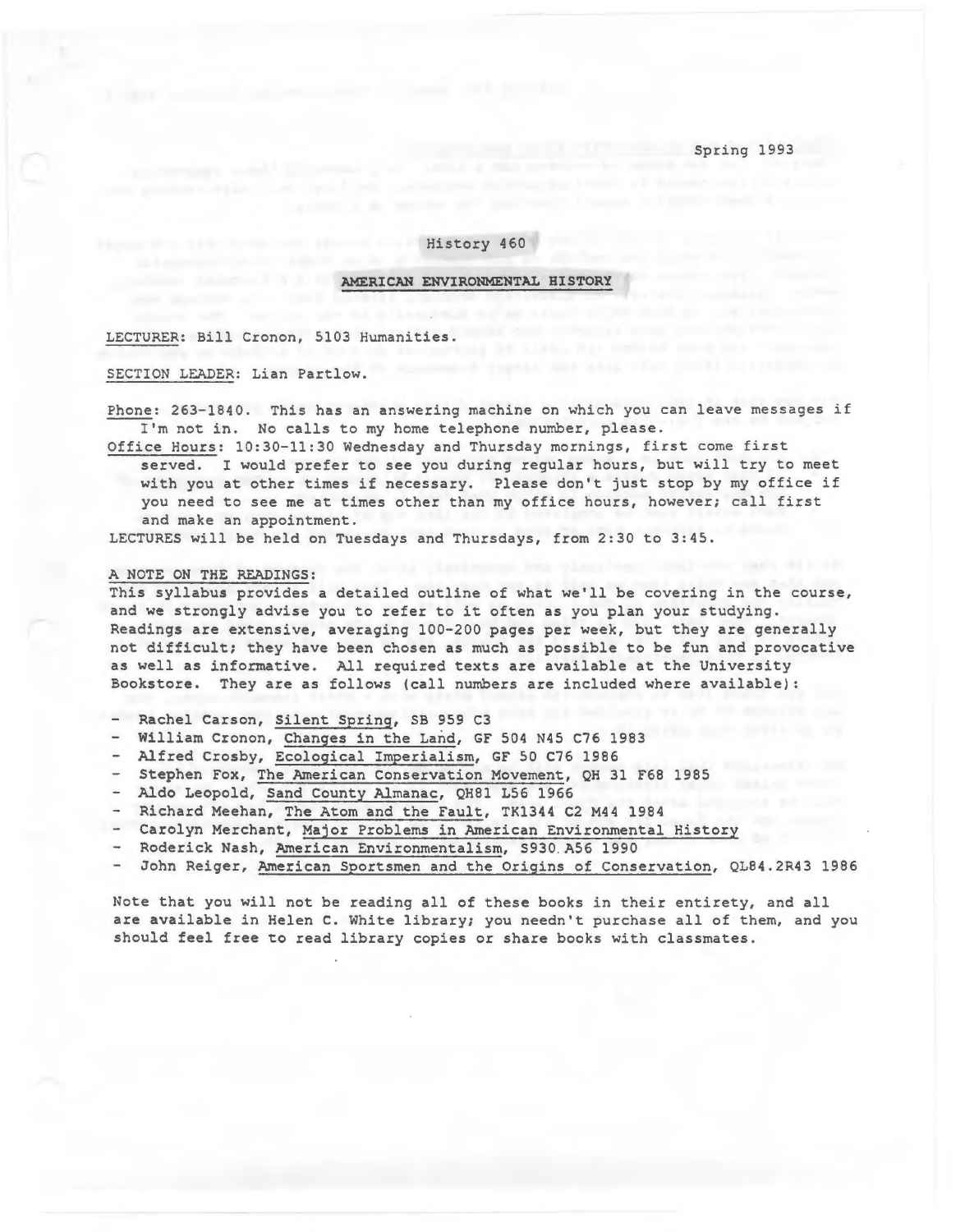### EXAMINATIONS AND INTERPRETIVE ESSAY ASSIGNMENTS:

There will be two exams, a midterm and a final, each covering their respective halves of the course in their objective sections; the final will also require you to write comprehensive essays covering the course as a whole.

You will be asked to turn in two brief interpretive essays (no more than 4-6 pages in length), in which you reflect on and discuss a major theme in environmental history. You should devote these essays to an analysis of a particular reading, movie, painting, lecture, or discussion section, linking them in a serious and historical way to some major topic we're discussing in the course. The essays should not be mere book reports, but should reflect your effort to engage, critique, and move beyond the ideas of particular authors or artists as you strive to integrate their work into the larger framework of the course.

You may turn in your interpretive essays during whichever weeks you choose, subject to the following restrictions:

- you must turn in 1 essay during each half of the course;
- if your essay covers a reading, it should be turned in at the beginning of the discussion section in which that text is discussed;
- both essays must be completed by the last day of class, when you will be asked to resubmit both of them to your section leader for final evaluation.

We ask that you think seriously and creatively about the content of these essays, and that you write them as well as you know how. They will be evaluated for the quality and concision of their prose as well as for the breadth and depth of their thought. That said, try to relax and have fun with the essays: they're your chance to play with the ideas in the course, and to test out different ways of looking at this complicated material.

(If you would like to replace the second essay with a short research paper, you are welcome to do so provided you make prior arrangements with your section leader by no later than March 18.)

Be forewarned that late essays will be marked down by at least one-third of a grade unless other arrangements are made well prior to the due date. No essay will be accepted after the final exam. The midterm exam counts for 25% of your grade, and the final for 35% of it; the two interpretive essays collectively count for 25% of your grade, and section participation for another  $15\%$ .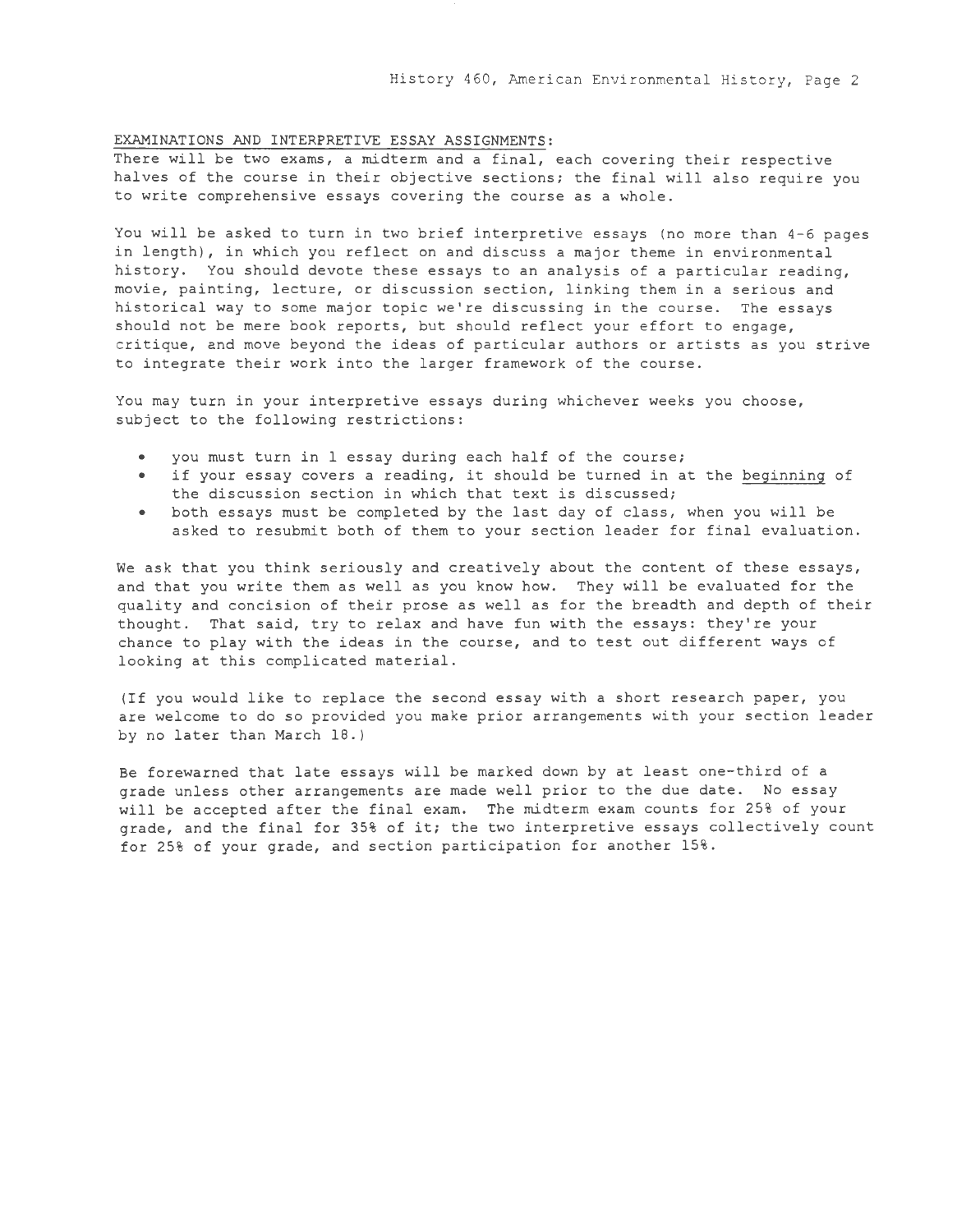#### **WEEKLY OUTLINE OF LECTURES AND ASSIGNMENTS**

(Note: the number following weekly titles indicates pages of assigned reading.)

Week 1: INTRODUCTORY (74) 19 Jan: Conversing with the Earth 21 Jan: The World That Coyote and Raven Made SECTION: Nash, American Environmentalism, 1-8. Merchant, Problems, 1-64. Week 2: INVASION (226) 26 Jan: Migration, Disease, and Death 28 Jan: Co-Invasion SECTION: Crosby, Ecological Imperialism, 1-103, 132-216, 269-308. WEEK 3: CHANGING THE LAND (188) 2 Feb: Selling Animals 4 Feb: A World of Fields and Fences SECTION: Cronon, Changes in the Land, 1-170. Merchant, Problems, 65-83. WEEK 4: THE COUNTRY AND THE CITY (127) 9 Feb: The Flow of the River: Industrial Revolutions 11 Feb: The Machine in the Garden: Agricultural Revolutions SECTION: Merchant, Problems, 133-169, 209-46, 286-337 WEEK 5: LANDSCAPES OF DEATH (140) 16 Feb: Hunters and Hunted 18 Feb: Even the Oceans Fail SECTION: Reiger, American Sportsmen and the Origins of Conservation 11-151, and study pictures. WEEK 6: LANDSCAPES OF THE MIND (53) 23 Feb: Mountain Gloom, Mountain Glory: Sublime and Picturesque 25 Feb: Improving Nature SECTION: Nash, American Environmentalism, 36-51. Merchant, Problems, 170-208. WEEK 7: TEACHING NATURE 2 March: Discovering Nature: The Child in the Garden 4 March: **MID-TERM EXAM**  Remember: you must have completed your first interpretive essay by now. SPRING BREAK WEEK 8. THE CONTRADICTIONS OF PROGRESSIVE CONSERVATION (187) 16 March: The Conservation Vision 18 March: BATTLE FOR WILDERNESS (in-class documentary screening) SECTION: Fox, American Conservation Movement, 3-147. Nash, American Environmentalism, 69-112.